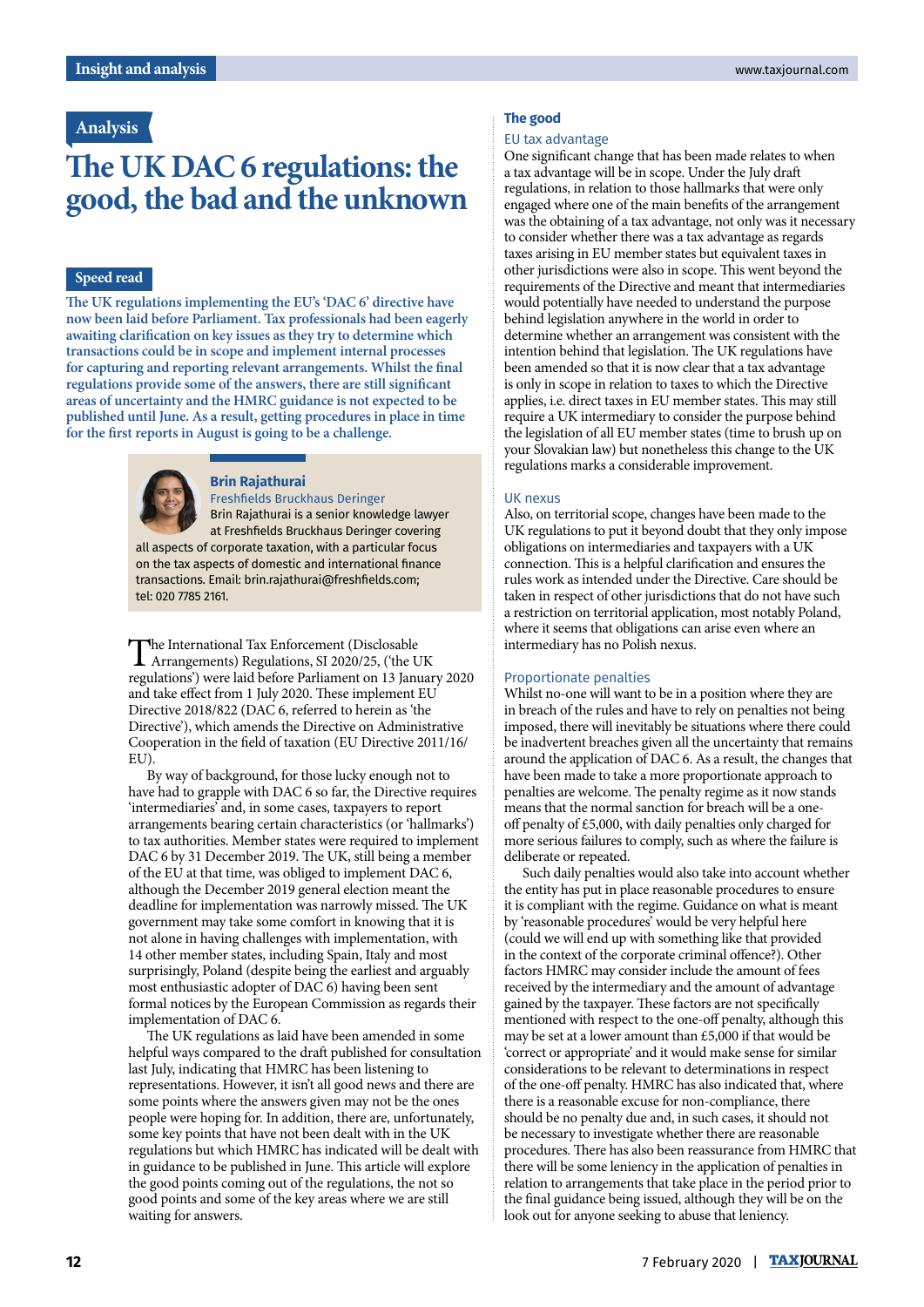#### Privilege

One issue that particularly concerned lawyers (and was one of the most responded to points in the July consultation) was that the draft regulations and certain statements in the consultation document seemed to threaten legal professional privilege. This was a real concern as it put legal professionals in the difficult position of either breaching their obligations under DAC 6 or breaching their obligations towards their clients, potentially infringing fundamental rights which are designed to protect access to justice. Fortunately, HMRC has taken on board comments made during the consultation process and incorporated a few simple but important changes to the final UK regulations to ensure that they do not require a lawyer to breach privilege not only vis-à-vis HMRC but also other parties, including other intermediaries. It remains for HMRC to set out exactly what it considers is and is not covered by privilege in this context, and HMRC has indicated that it intends to work with representatives from the legal sector (as they did with the enablers regime) to provide further guidance in this area. We hope that HMRC has now moved away from earlier statements suggesting factual information is not capable of being privileged and that HMRC will consult on mechanisms for law firms to notify other intermediaries or defend themselves from penalties without breaching privilege.

#### Taxpayer reports

Another positive change is the amendment to the rules on the reports that have to be made by taxpayers. Previously, taxpayers participating in arrangements with no specific end date (such as a cross-border restructuring) could potentially be required to report indefinitely, adding compliance costs to the taxpayer with no discernible benefit to HMRC. The UK regulations now confirm that after the first year that the taxpayer participates in an arrangement, additional reports are only needed in years where the arrangement has a tax advantage for the taxpayer. It has also been clarified that the report needs to set out the 'tax advantage' of the arrangement, rather than the 'effect' of the arrangement. Where there is no tax advantage, i.e. where the main benefit test is not in point, it appears that the return only has to contain the arrangement reference number (ARN). This taxpayer reporting requirement is not in the Directive at all, so it would have been preferable if the rules were brought back in line with the Directive, but the changes are at least an improvement on the earlier position.

#### Knowledge

A helpful confirmation in HMRC's summary of responses to consultation (published on 13 January, see bit.ly/31nsqJC) is that intermediaries will not be required to do additional customer due diligence beyond what they would normally do to comply with their existing obligations. The gist seems to be that an intermediary will not be assumed to have knowledge of the facts that make something disclosable (although equally intermediaries can't be wilfully blind to the facts or artificially split up information to avoid any one person having the requisite knowledge). It would also be helpful to have official confirmation that a person must have actual knowledge of the relevant tax implications to be an intermediary within the promoter category. HMRC has informally indicated its view is that a promoter must have a full understanding of the arrangement, including how it works and its potential tax impact, so it is hoped that confirmation on this will follow in guidance. Guidance on what an intermediary would be expected to know in terms of the specific details of the DAC 6 hallmarks would also be welcome; for instance, would a nontax specialist be expected to know who is on the OECD's list of non-cooperative jurisdictions or what a unilateral transfer pricing safe harbour looks like?

## **The bad**

There are a few areas where the position reached in the UK regulations is less than ideal. For the most part, these seem to be situations where HMRC feels bound by the wording of the Directive itself. For example, representations were made suggesting a partnership should be able to deal with DAC 6 reporting centrally in its place of incorporation. It seems relatively clear now that this will not be the case and that HMRC intends to apply literally the pecking order set out in article 8ab(3) of the Directive. This means that, as a partnership is not resident anywhere, reporting will have to be done in each member state where the partnership has a permanent establishment, i.e. on an office by office basis. The Directive and the UK regulations envisage that in such a case one office would report and other offices would be able to rely on that report, or so the theory goes. Unfortunately, this means that partnerships are faced with the unenviable task of reconciling multiple different interpretations of the law and differing rules on privilege across member states, not to mention practical issues around relying on reports made by others in other jurisdictions (see below).

## There are undoubtedly issues with the drafting of DAC 6, which member states are dutifully replicating into national law

This result, whilst unfortunate, is consistent with the wording of the Directive. HMRC's summary of responses makes it clear that HMRC wants to avoid being found in breach of the UK's international obligations and any insinuations that it has not implemented DAC 6 properly. This concern is apparently shared, with many jurisdictions adopting a similar approach, simply tracking the wording of the Directive or cross-referring to the relevant provisions. The other argument cited by HMRC for their literal approach is that any departures from the text of DAC 6 could result in inconsistencies in implementation across EU member states, potentially leading to loopholes that could be exploited, as well as making the rules harder to comply with particularly for large multinational organisations faced with slightly different rules applying in each jurisdiction.

Whilst the logic of this is clear, there are undoubtedly issues with the drafting of DAC 6, which member states are dutifully replicating into national law. The result of this literal interpretation is that in certain instances the compliance burden it imposes could end up out of proportion to the issues DAC 6 is seeking to tackle. Furthermore, some of the concepts used in DAC 6 are vague and difficult to apply, meaning that at some point specific guidance will be needed from the Commission or tax authorities on what transactions they consider to be in or out. With so many jurisdictions simply tracking the wording of DAC 6, it looks as though any colour will only be provided in national guidance which may not be released and/or finalised for months (if at all). For clients (and their advisers) trying to decide whether current transactions will be disclosable as well as those seeking to put in place processes now to track matters within scope, this will have to be done on a 'best guess' basis.

There are further practical issues that arise in the context of partnerships and the self-employed. Unhelpfully, HMRC has stated in its summary of responses that each individual partner and self-employed individual could be an intermediary, and each individual would have a separate reporting obligation under DAC 6. Although there is a helpful concession that this can be done by one partner on another partner's behalf, there is no such concession yet for the self